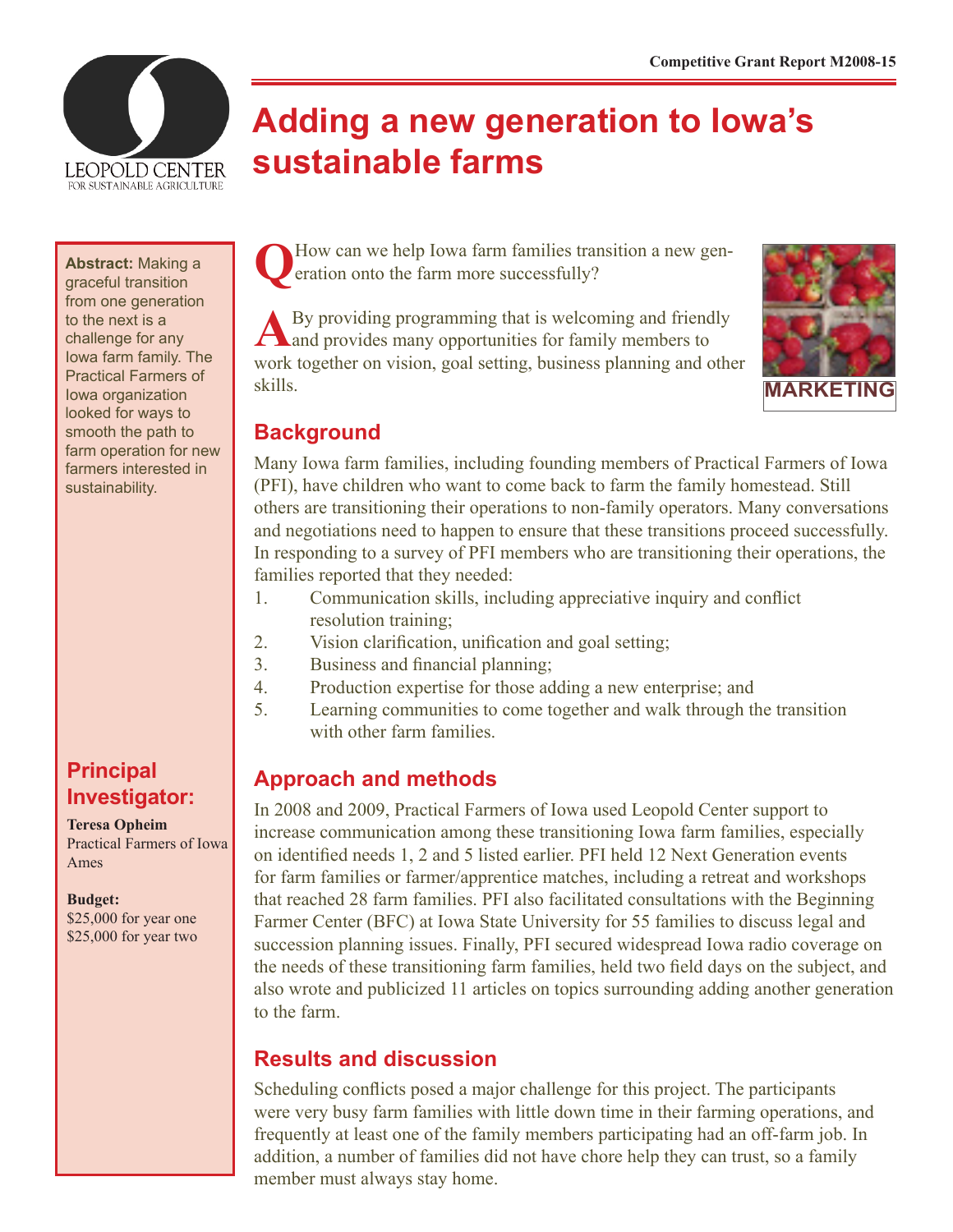Families consistently recognize that they need this kind of training, but getting families to commit to attend the training sessions is perhaps the biggest challenge. Many are nervous about communicating with each other about their dreams and financial issues, and easily find excuses for not attending the meetings. Helping families communicate with each other is a difficult job; there was no way around the hard organizing work of encouraging them to communicate with each other, scheduling sessions early to work around scheduling conflicts, and making it as easy as possible for them to participate.

At the beginning of the grant period, we thought participating families would take the initiative to arrange for individual sessions with the Beginning Farmer Center. That didn't happen, but families did seize the opportunity to meet with the BFC representatives at PFI events.

#### **Conclusions**

This project found that helping families communicate with each other requires ready and willing participants—some families are simply not at a point where they can comfortably share with each other at events provided to help facilitate that communication. Helping also requires a welcoming environment with good food that includes space for the families to talk with each other away from the farm atmosphere, limited formal presentations, some activities for family members and other activities where the older generation and younger generation talk separately. Finally, successful interaction requires significant upfront efforts to arrange meeting times that work best for the participants, who often have multiple jobs and limited time available to leave the farming operation for these activities.

#### **Impact of results**

The 28 farm families who participated in the PFI program for aspiring farmers were pleased with their experiences, and nearly all who attended would recommend the program to others.

Initial plans were to offer the program in central Iowa, but a highly motivated contingent of new generation farmers in northeast Iowa convinced PFI to also offer programming in their area. In the second year, programs were added in western Iowa with help from a number of longtime PFI members.

Working with new farmers showed that there is a critical need for more information on risk and financial considerations. More training in these areas was included in year two training sessions. Financial programming of this type became a central part of the 2010 launch of the PFI Savings Incentive Program. (As one consultant noted, sometimes younger people don't fully appreciate the risk they are imposing on their parents when they propose adding new enterprises.)

Particularly valuable to the participants was a discussion between the generations on the difference between "wants" and "needs" for the farming operation, and activities that lead the families from "pie in the sky" ideas, as one participant called it, to the concrete details of transitioning the farming operation.